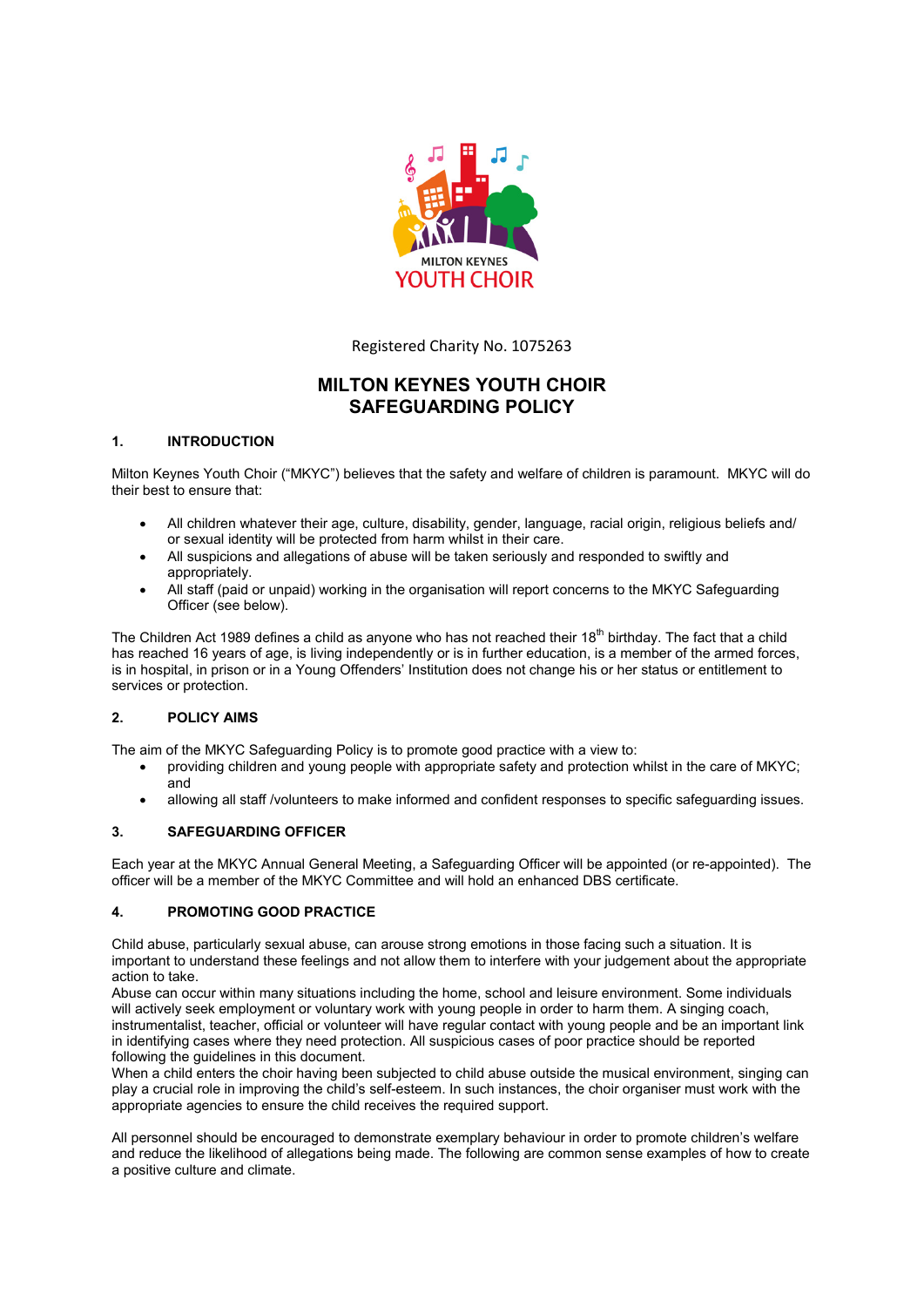## **4.1 Good practice means:**

- Always working in an open environment (eg avoiding private or unobserved situations and encouraging open communication with no secrets).
- Treating all young people equally, and with respect and dignity.
- Always putting the welfare of each young person first, before winning or achieving goals.
- Maintaining a safe and appropriate distance from members of the choirs (e.g. it is not appropriate for staff or volunteers to have an intimate relationship with a child or to share a room with them).
- Building balanced relationships based on mutual trust which empowers children to share in the decisionmaking process.
- Making singing fun, enjoyable and promoting fair play.
- Ensuring that if any form of manual/physical support is required (eg to demonstrate correct posture) it should be provided openly. Young people and their parents should always be consulted and their agreement gained.
- Keeping up to date with technical skills and qualifications.
- Involving parents/carers wherever possible. For example, encouraging them to take responsibility for their children in toilets and changing rooms. If groups have to be supervised, always ensure parents, members of staff or officials work in pairs.
- Ensuring that if a mixed gender choir is taken away, it should always be accompanied by a male and female member of staff or official. However, remember that same gender abuse can also occur.
- Ensuring that at residential events (eg a concert tour) adults should not enter children's rooms or invite children into their rooms.
- Being an excellent role model this includes not smoking or drinking excessive alcohol in the company of young people.
- Giving enthusiastic and constructive feedback rather than negative criticism.
- Recognising the developmental needs and capacity of young people and disabled adults.
- Avoiding excessive rehearsal or competition and not pushing them against their will.
- Securing parental consent in writing to act *in loco parentis* if the need arises to administer emergency first aid and/or other medical treatment.
- Keeping a written record of any illness or injury that occurs during choir activities, along with the details of any treatment given.
- Requesting written parental consent if staff or volunteers are required to transport young people in their cars.

#### **4.2 Practices to be avoided**

The following practices should be **avoided** except in emergencies. For example, a child might sustain an injury and needs to go to hospital, or a parent might fail to arrive to pick a child up at the end of a session. If cases arise where these situations are unavoidable it should be with the full knowledge and consent of a committee member or the child's parents.

- avoid spending time alone with children away from others
- avoid taking or dropping off a child to an event or activity

## **4.3 Practices never to be sanctioned**

The following practices should **never** be sanctioned. You should never:

- engage in rough, physical or sexually provocative games, including horseplay
- share a room with a child
- allow or engage in any form of inappropriate touching
- allow children to use inappropriate language unchallenged
- make sexually suggestive comments to a child, even in fun
- reduce a child to tears as a form of control
- fail to act upon and record any allegations made by a child
- do things of a personal nature for children or disabled adults, that they can do for themselves
- invite or allow children to stay with you at your home unsupervised.

**N.B.** It may sometimes be necessary for staff or volunteers to do things of a personal nature for children, particularly if they are young or are disabled. These tasks should only be carried out with the full understanding and consent of parents and the choir members involved. There is a need to be responsive to a person's reactions. If a person is fully dependent on you, talk with him/her about what you are doing and give choices where possible. This is particularly so if you are involved in any dressing or undressing of outer clothing, or where there is physical contact, lifting or assisting a child to carry out particular activities. Avoid taking on the responsibility for tasks for which you are not appropriately trained.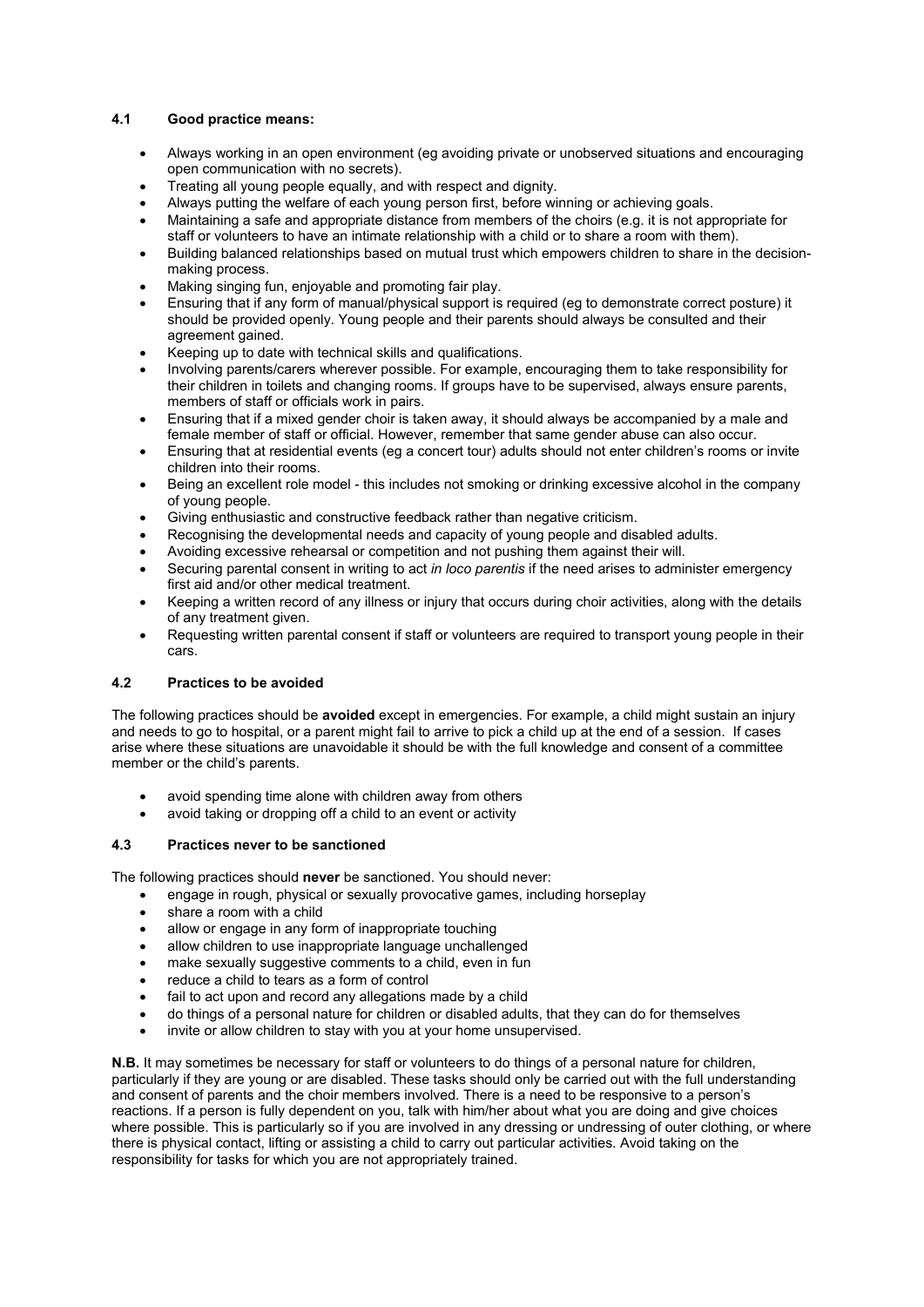## **4.4 Incidents that must be reported/recorded**

If any of the following occur you should report this immediately to the Safeguarding officer and record the incident. You should also ensure the parents of the child are informed:

- if you accidentally hurt a child
- if he/she seems distressed in any manner
- if a choir member appears to be sexually aroused by your actions
- if a choir member misunderstands or misinterprets something you have done.

#### **4.5 Use of photographic/filming equipment at choir events**

It is possible that some people could use choral events as an opportunity to take inappropriate photographs or film footage of young and disabled people. It is likely that MKYC and/or parents will wish to take photographs or film footage on these occasions., MKYC will be vigilant at all times and any concerns should to be reported to the MKYC Safeguarding Officer.

### **5. RESPONDING TO ALLEGATIONS OR SUSPICIONS**

It is not the responsibility of anyone working in MKYC in a paid or unpaid capacity to decide whether or not child abuse has taken place. However, there is a responsibility to act on any concerns by reporting these to the appropriate officer or the appropriate authorities.

MKYC will assure all staff/volunteers will fully support and protect anyone, who in good faith, reports his or her concern that a colleague is, or may be, abusing a child.

Where there is a complaint against a member of staff/volunteer or member of the committee there may be three types of investigation:

- a criminal investigation
- a child protection investigation
- a disciplinary or misconduct investigation.

The results of the police and child protection investigation may well influence and inform the disciplinary investigation, but all available information will be used to reach a decision.

# **5.1 Action if there are concerns**

#### *(i) Concerns about poor practice:*

- If, following consideration, the allegation is clearly about poor practice, the Safeguarding Officer will deal with it as a misconduct issue.
- If the allegation is about poor practice by the Safeguarding Officer, or if the matter has been handled inadequately and concerns remain, it should be reported to the MKYC Committee who will decide how to deal with the allegation and whether or not to initiate disciplinary proceedings.

#### *(ii) Concerns about suspected abuse:*

- Any suspicion that a child has been abused by either a member of staff or a volunteer should be reported to the Safeguarding Officer, who will take such steps as considered necessary to ensure the safety of the child in question and any other child who may be at risk.
- The Safeguarding Officer will refer the allegation to the Milton Keynes Safeguarding Children Board (MKSCB) who may involve the police. Their telephone number is 01908 253169 or 253170.
- The parents or carers of the child will be contacted as soon as possible following advice from MKSCB.
- If the Safeguarding Officer is the subject of the suspicion/allegation, the report must be made to a member of the MKYC Committee who will refer the allegation to MKSCB.

#### **5.2 Information for social services or the police about suspected abuse**

To ensure that this information is as helpful as possible, a detailed record should always be made at the time of the disclosure/concern, which should include the following:

- The child's name, age and date of birth of the child.
- The child's home address and telephone number.
- Whether or not the person making the report is expressing their own concerns or those of someone else.
- The nature of the allegation. Include dates, times, any special factors and other relevant information.
- Make a clear distinction between what is fact, opinion or hearsay.
- A description of any visible bruising or other injuries. Also any indirect signs, such as behavioural changes.
- Details of witnesses to the incidents.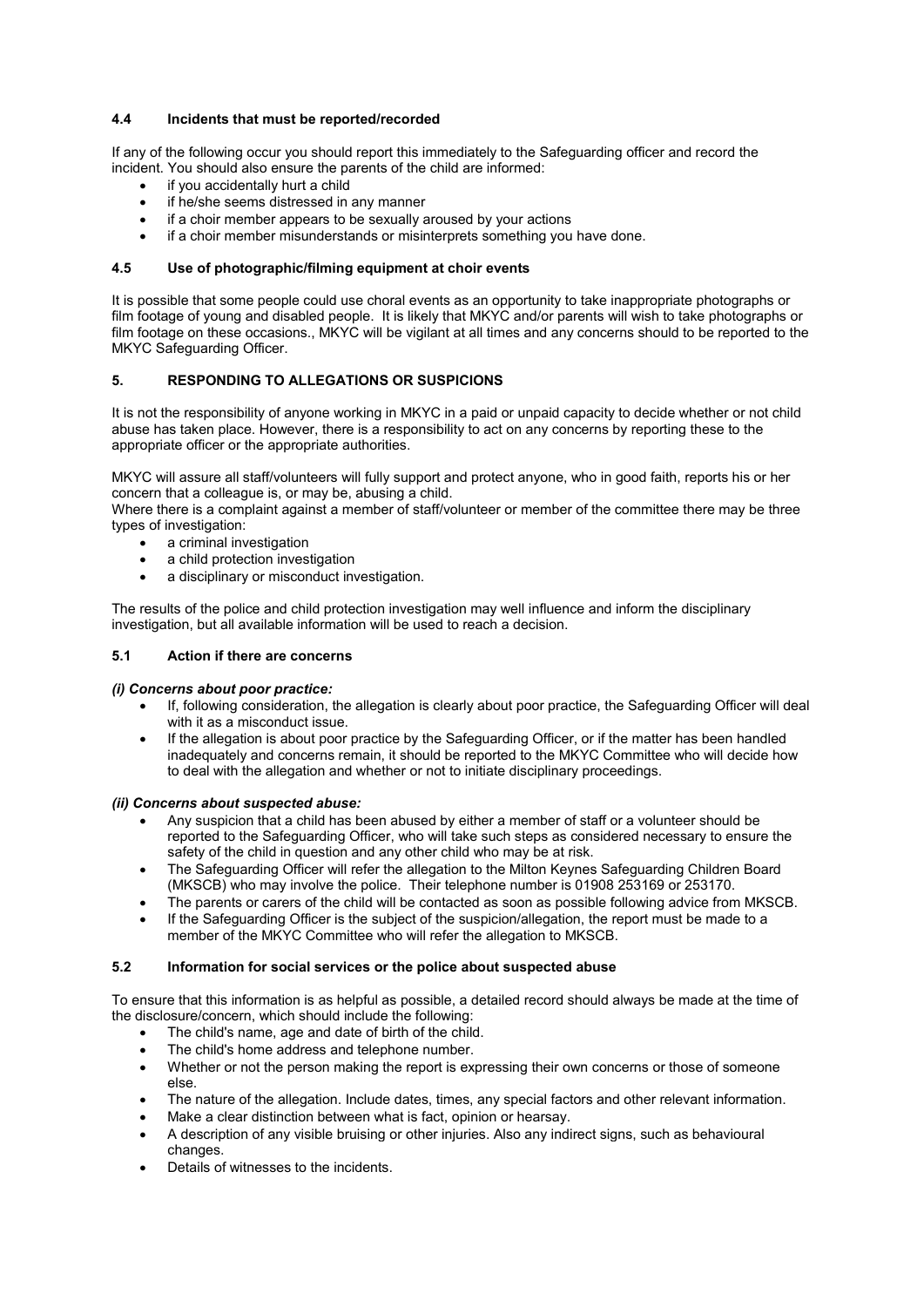- The child's account, if it can be given, of what has happened and how any bruising or other injuries occurred.
- Have the parents been contacted? If so what has been said?
- Has anyone else been consulted? If so record details.

# **5.3 Confidentiality**

Every effort should be made to ensure that confidentiality is maintained for all concerned. Information should be handled and disseminated on a "need to know" basis only. This includes the following people:

- the Safeguarding Officer
- the parents of the person who is alleged to have been abused
- the person making the allegation
- social services/police

Information should be stored in a secure place with limited access to designated people, in line with data protection laws (e.g. that information is accurate, regularly updated, relevant and secure).

# **5.4 Internal enquiries and suspension**

- The Safeguarding Officer will make an immediate decision about whether any individual accused of abuse should be temporarily suspended pending further social services and police inquiries.
- Irrespective of the findings of the social services or police inquiries the MKYC Committee will assess all individual cases to decide whether a member of staff or volunteer can be reinstated and how this can be handled sensitively. This may be a difficult decision, particularly where there is insufficient evidence to uphold any action by the police. In such cases, the MKYC Committee must reach a decision based upon the available information which could suggest that on a balance of probability, it is more likely than not that the allegation is true. The welfare of the child should remain of paramount importance throughout.

# **6. SUPPORT TO DEAL WITH THE AFTERMATH OF ABUSE**

Consideration should be given to the kind of support that children, parents and members of staff may need. Use of helplines, support groups and open meetings will maintain an open culture and help the healing process. The British Association for Counselling Directory is available from The British Association for Counselling, 1 Regent Place, Rugby CV21 2PJ, Tel: 01788 550899, Fax: 01788 562189, E-mail: **bac@bacp.co.uk**, Internet: **www.bacp.co.uk** . Consideration should also be given to what kind of support may be appropriate for the alleged perpetrator.

# **7. ALLEGATIONS OF PREVIOUS ABUSE**

Allegations of abuse may be made some time after the event (e.g. by an adult who was abused as a child or by a member of staff who is still currently working with children). Where such an allegation is made, MKYC will follow the procedures as detailed above and report the matter to the social services or the police. This is because other children, either within or outside the musical environment, may be at risk from this person. Anyone who has a previous criminal conviction for offences related to abuse is automatically excluded from working with children. This is reinforced by the details of the Protection of Children Act 1999.

# **8. BULLYING**

Whilst bullying is most commonly associated with the school setting, it can take place in any setting and MKYC will be vigilant for any signs.

# **8.1 Action if bullying is suspected**

If bullying is suspected, the same procedure should be followed as set out in 'Responding to suspicions or allegations' above.

The following action should be taken to help the victim and prevent bullying:

- Take all signs of bullying very seriously.
- Encourage all children to speak and share their concerns (it is believed that up to 12 children per year commit suicide as a result of bullying, so if anyone talks about or threatens suicide, seek professional help immediately). Help the victim to speak out and tell the person in charge or someone in authority. Create an open environment.
- Investigate all allegations and take action to ensure the victim is safe. Speak with the victim and the bully(ies) separately.
- Reassure the victim that you can be trusted and will help them, although you cannot promise to tell no one else.